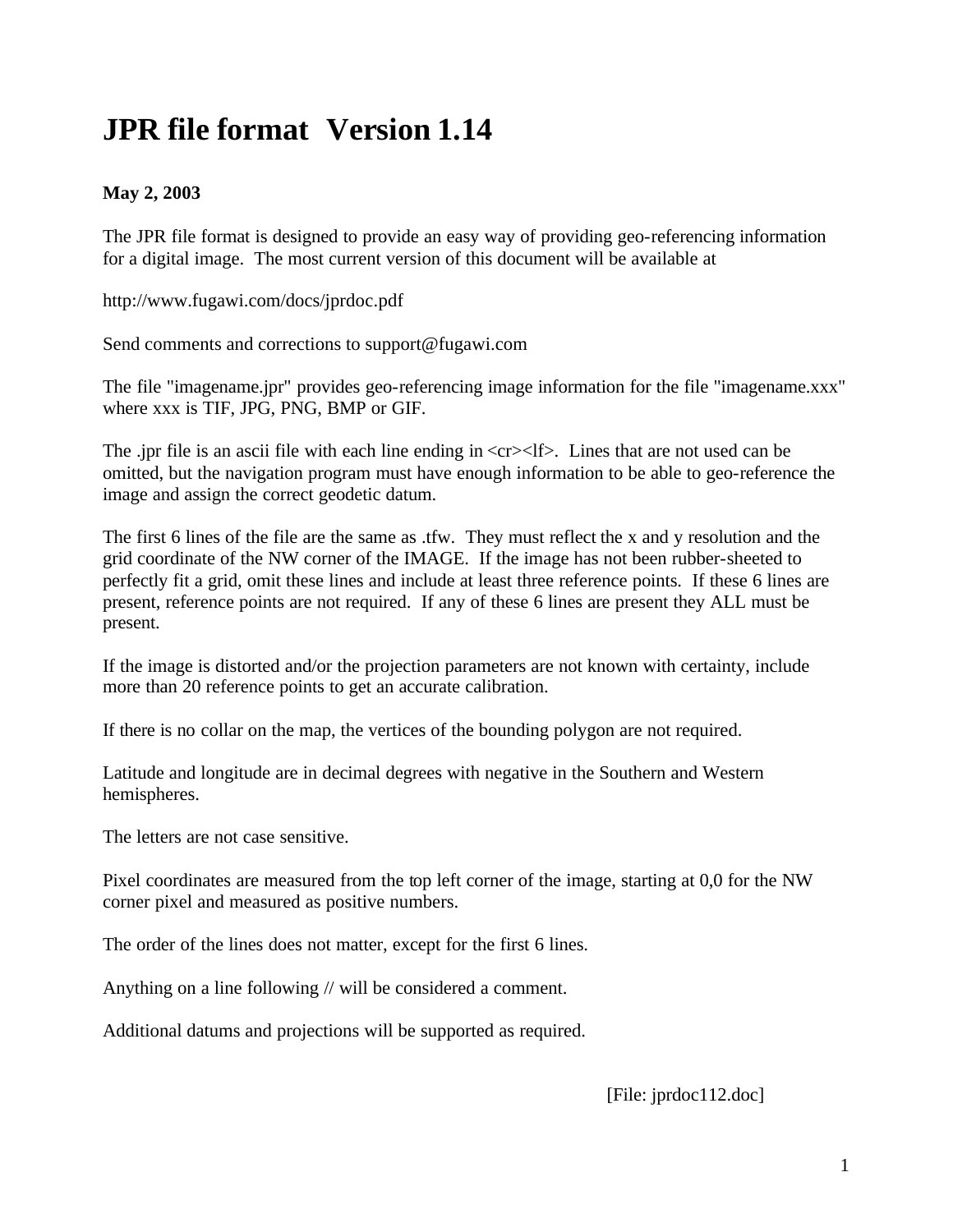\*\*\*\*\*\*\*\*\*\*\*\*\*\*\*\*\*\*\*\*\*\*\*\*\*\*\*\*\*\*\*\*\*\*\*\*\*\*\*\*\*\*\*\*\*\*\*\*\*\*\*\*\*\*\*\*\*\*\*\*\*\*\*\*\*\*\* //SAMPLE FILE FOR COLLARLESS QUAD IN UTM PROJECTION: 2.4 0.000000 0.000000 -2.4 251456.662481 4765105.845115  $vr=1.12$ sc=24000 pr=UTM zn=14t dm=NAD27 un=meters cr=(c) Acme Maps 2000 nm=Aspen, CO \*\*\*\*\*\*\*\*\*\*\*\*\*\*\*\*\*\*\*\*\*\*\*\*\*\*\*\*\*\*\*\*\*\*\*\*\*\*\*\*\*\*\*\*\*\*\*\*\*\*\*\*\*\*\*\*\*\*\*\*\*\*\*\*\*\*\* //SAMPLE FILE FOR AERONAUTICAL CHART IN LAMBERT PROJECTION //WITH NO COLLARS  $vr=1.12$ nm=Aspen, CO. cu=feet cr=(c) Acme Maps 2000 dm=WGS84 sc=500000 pr=Lambert Conformal Conic pp=-106.00  $p1=0$ p5=34.0 p6=42.0 rp1=45.0,-110.0, 0, 0 rp2=45.0,-105.0, 3000, 0 rp3=40.0,-105.0, 3000, 2000 rp4=40.0,-110.0,0,2000 dt=31/12/2000 \*\*\*\*\*\*\*\*\*\*\*\*\*\*\*\*\*\*\*\*\*\*\*\*\*\*\*\*\*\*\*\*\*\*\*\*\*\*\*\*\*\*\*\*\*\*\*\*\*\*\*\*\*\*\*\*\*\*\*\*\*\*\*\*\*\*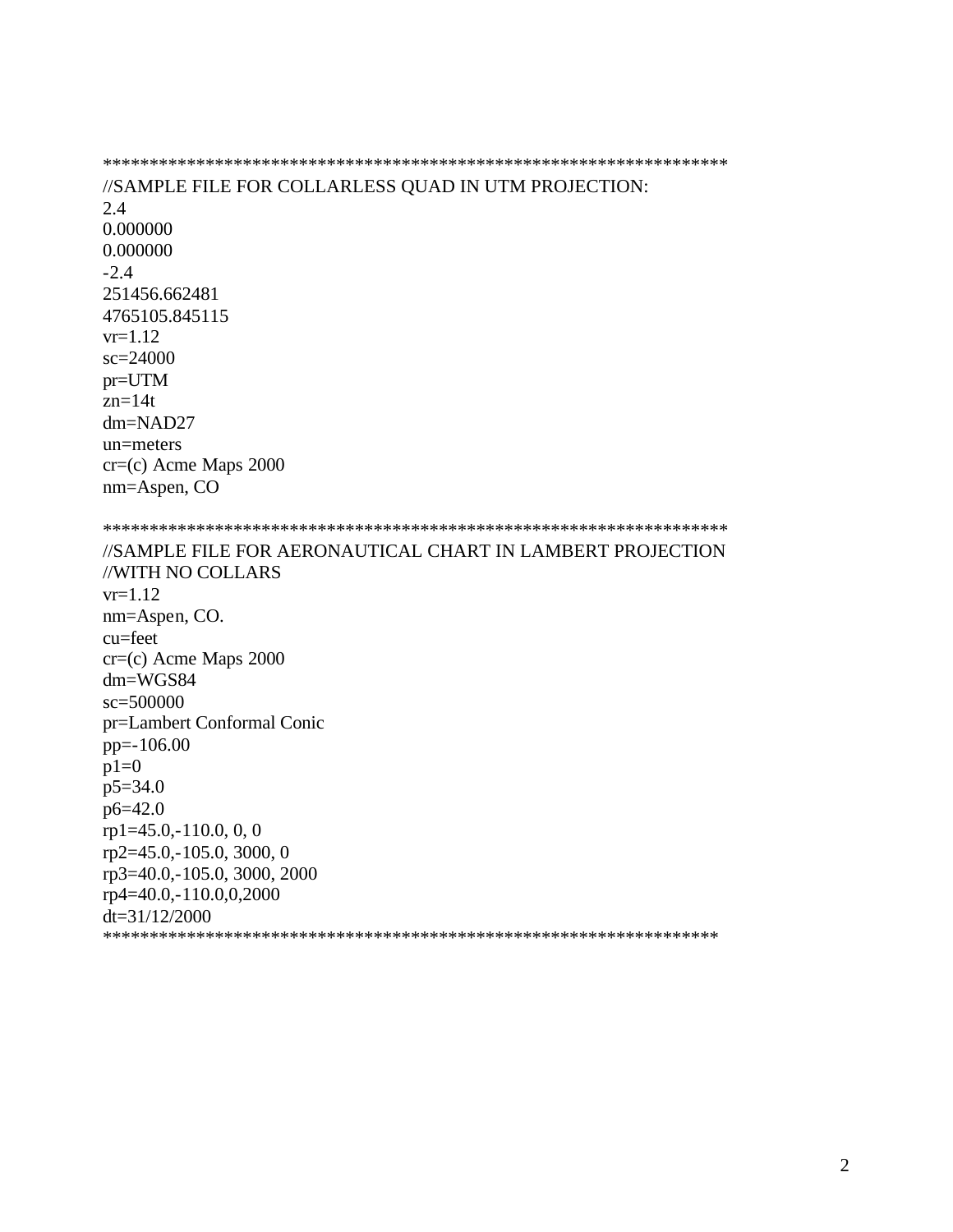First 6 Lines based on TFW (optional if reference points provided). Usually used with maps rubber-sheeted to an exact UTM projection.

```
Line 1: x scaling
      Example: 50.8
Line 2: rotation (always 0)
      Example: 0
Line 3: translation (always 0)
      Example: 0
Line 4: y scaling (negative)
      Example: -50.8Line 5: Easting of NW corner
      Example: 457843.5
Line 6: Northing of NW corner
      Example: 3587902.8
      Example of first 6 lines:
2.4
0.000000
0.000000
-2.4
251456.662481
4765105.845115
vr=jpr version number 
      Example: vr=1.13sc = scale (entered as the denominator)
      Example: sc=24000
mc = longitude at center of map (use when map spans 180 degree meridian)
      The map cannot extend more than 180 degrees in either direction from this value.
      Default = 0
```
Example:  $mc=140$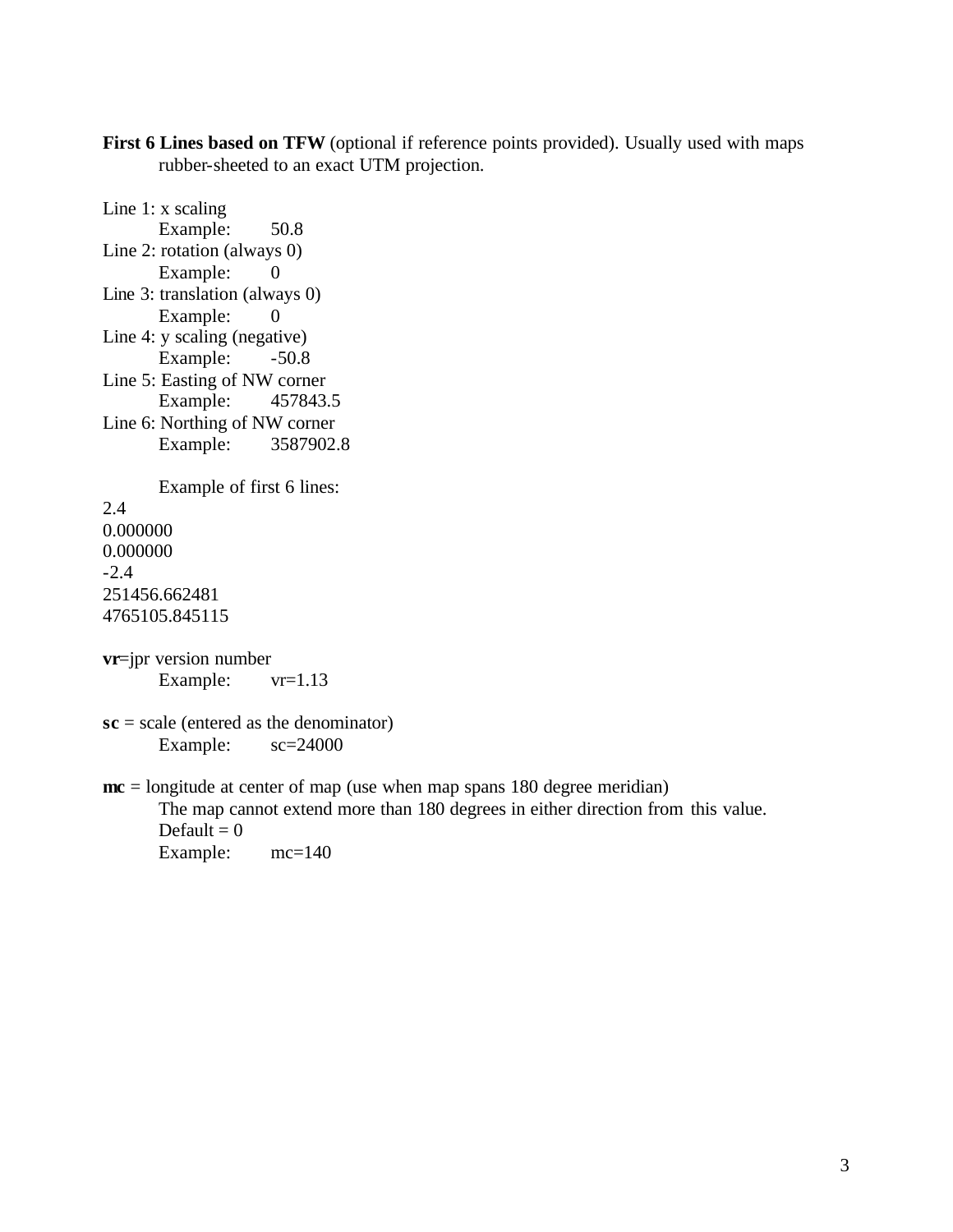| $pr = projection$<br>Supported values:<br><b>UTM</b><br>Mercator<br><b>Lambert Conformal Conic</b><br>Polyconic<br><b>Transverse Mercator</b><br>Equirectangular |                                                                                                      |
|------------------------------------------------------------------------------------------------------------------------------------------------------------------|------------------------------------------------------------------------------------------------------|
| Cassini<br>Example:                                                                                                                                              | pr=Lambert Conformal Conic                                                                           |
| Example:                                                                                                                                                         | pp=Central Meridian (Lambert, Polyconic, Cassini and Transverse Mercator.)<br>$pp=-106.5$            |
| Example:                                                                                                                                                         | p1=Latitude of origin (Lambert, Transverse Mercator and Cassini, mid-latitude if Mercator)<br>$p1=0$ |
| p2=scale factor (Transverse Mercator)<br>Example: $p2 = .9996$                                                                                                   |                                                                                                      |
| $p3$ = false northing (Transverse Mercator)<br>Example: $p3=0$                                                                                                   |                                                                                                      |
| <b>p4</b> =false easting (Transverse Mercator)<br>Example: $p4=500000$                                                                                           |                                                                                                      |
| p5=Standard Parallel 1 (Lambert)<br>Example: $p5=34.00$                                                                                                          |                                                                                                      |
| p6=Standard Parallel 2 (Lambert)<br>Example: $p6=40.00$                                                                                                          |                                                                                                      |
|                                                                                                                                                                  | $\mathbf{a}$ and $\mathbf{a}$ and $\mathbf{a}$ and $\mathbf{a}$                                      |

**zn** = zone UTM number and letter for zone. If the image spans more than one North-South zone or you do not know the north-south zone, use t in the northern hemisphere and j in the southern hemisphere. Other grid systems may not have a letter and may not have zones.<br>Example:  $zn=16t$ Example: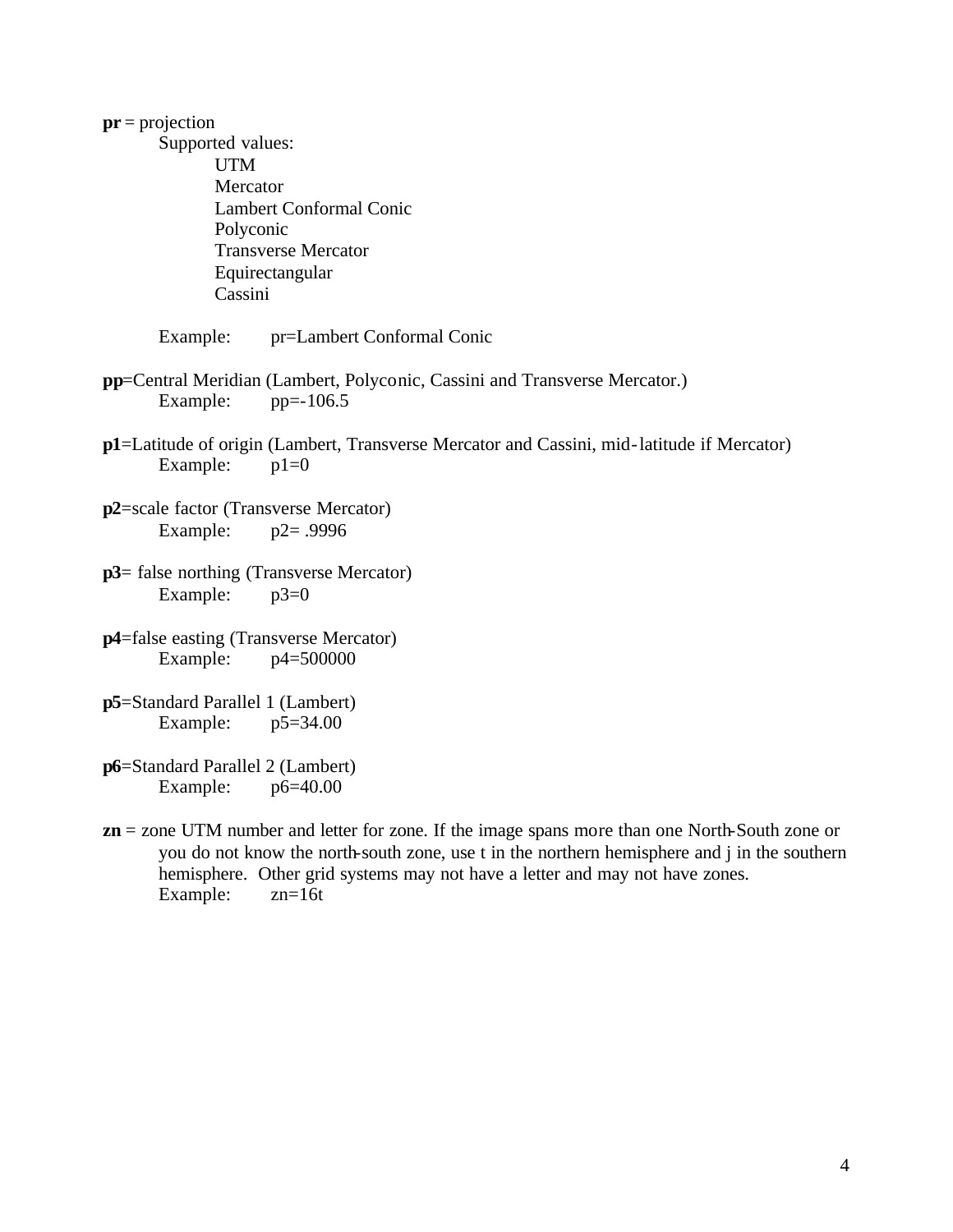**dm** = horizontal datum (for reference point information) Permitted values: NAD27 NAD83 WGS84 Cape (South Africa) Australian Geodetic 1966 Australian Geodetic 1984 European 1950 (Mean) European 1950 (Western) European 1950 (Cyprus European 1950 (Egypt) European 1950 (England) European 1950 (Greece) European 1950 (Iran) European 1950 Sardinia European 1950 Sicily European 1950 (Malta) European 1950 (Norway Finland) European 1950 (Portugal Spain) Hjorsey 1955 (Iceland) Ireland 1965 Ord Surv of Gr Britain 1936 (Mean) Ord Surv of Gr Britain 1936 (England) Ord Surv of Gr Britain 1936 (Isle of Man) Ord Surv of Gr Britain 1936 (Scotland -Shetland) Ord Surv of Gr Britain 1936 (Wales) RT90 (Sweden) South American 1969 (Mean) South American 1969 (Argentina) South American 1969 (Bolivia) South American 1969 (Brazil) South American 1969 (Chile) South American 1969 (Columbia) South American 1969 (Ecuador) South American 1969 (Baltra -Galapagos) South American 1969 (Guyana) South American 1969 (Paraguay) South American 1969 (Peru) South American 1969 (Trinidad -Tobago) South American 1969 (Venezuela) Geodetic Datum 1949

Example: dm=WGS84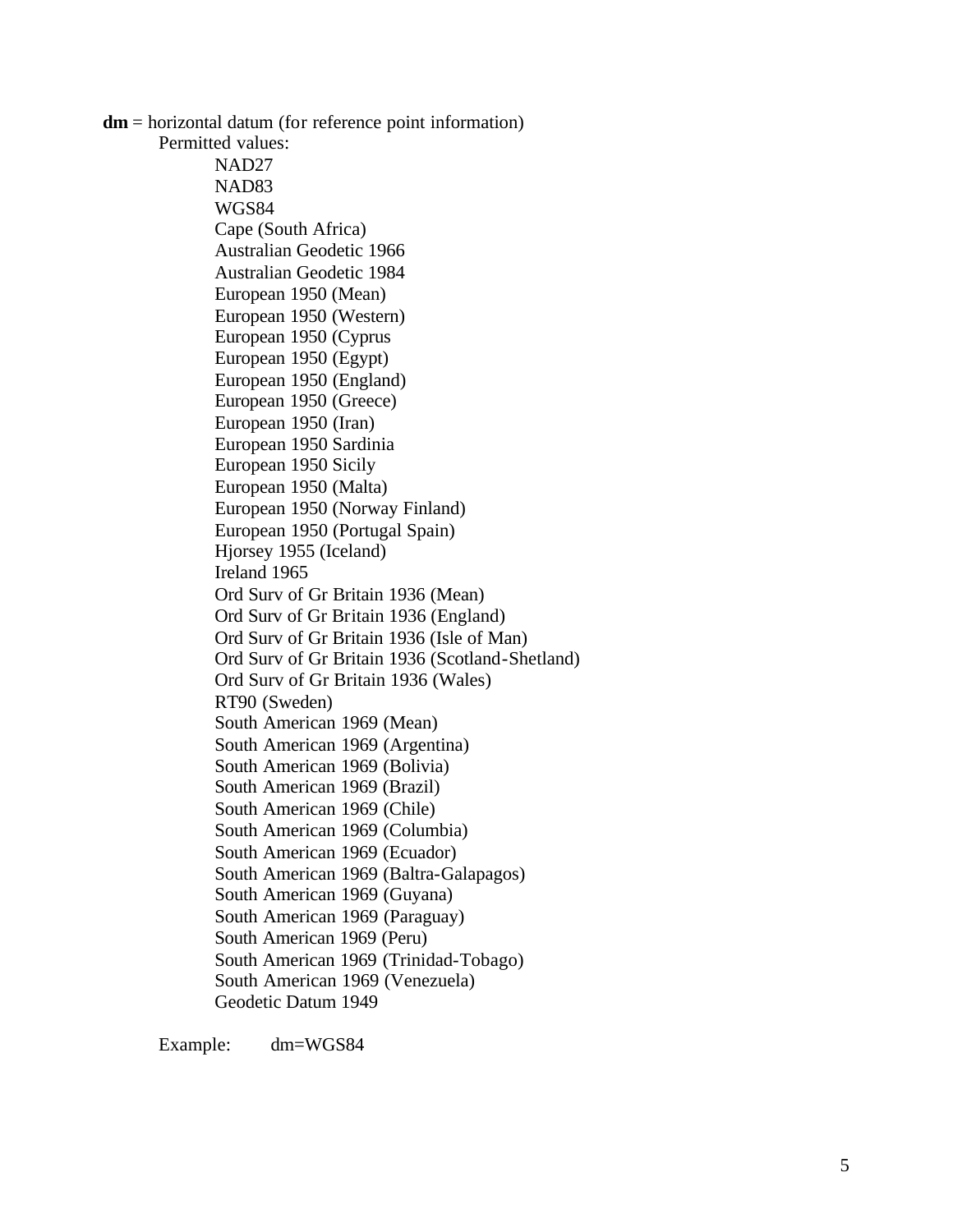- **st** = latitude datum shift in degrees (shift = WGS84 MapDatum) The shift can be used to override the standard datum conversion. Example: st=.00003
- **sn** = longitude datum shift in degrees (shift=WG84 MapDatum) The shift can be used to override the standard datum conversion. Example: sn=.000045
- **un** = units for grid in lines 5 and 6 of TFW portion of file Permitted values: meters (default value if  $un = line missing$ ) feet Example: un=meters
- **cr** = copyright statement Example: cr=(c)Acme Maps 2000
- **nm** = name of map Example: nm=Chicago
- **cu**=contour line or altitude units Permitted values: meters

feet Example: cu=meters

## **ci**=contour interval

Number of meters or feet between contour lines. (Units determined in cu variable.) Example:  $ci=1.5$ 

**du**=depth units

Permitted values: meters feet fathoms Example: du=meters

**rp** $=$  Reference point (latitude, longitude, x, y) where  $j = 1, ...3$  ... Minimum of 3 required. There is no upper limit. Reference points are in the map datum.

Example: rp1=43.5, -106.25, 506, 3407 rp2=43.5, -102.75, 2303, 3300 rp3=41.25,-102.75, 2300, 3100